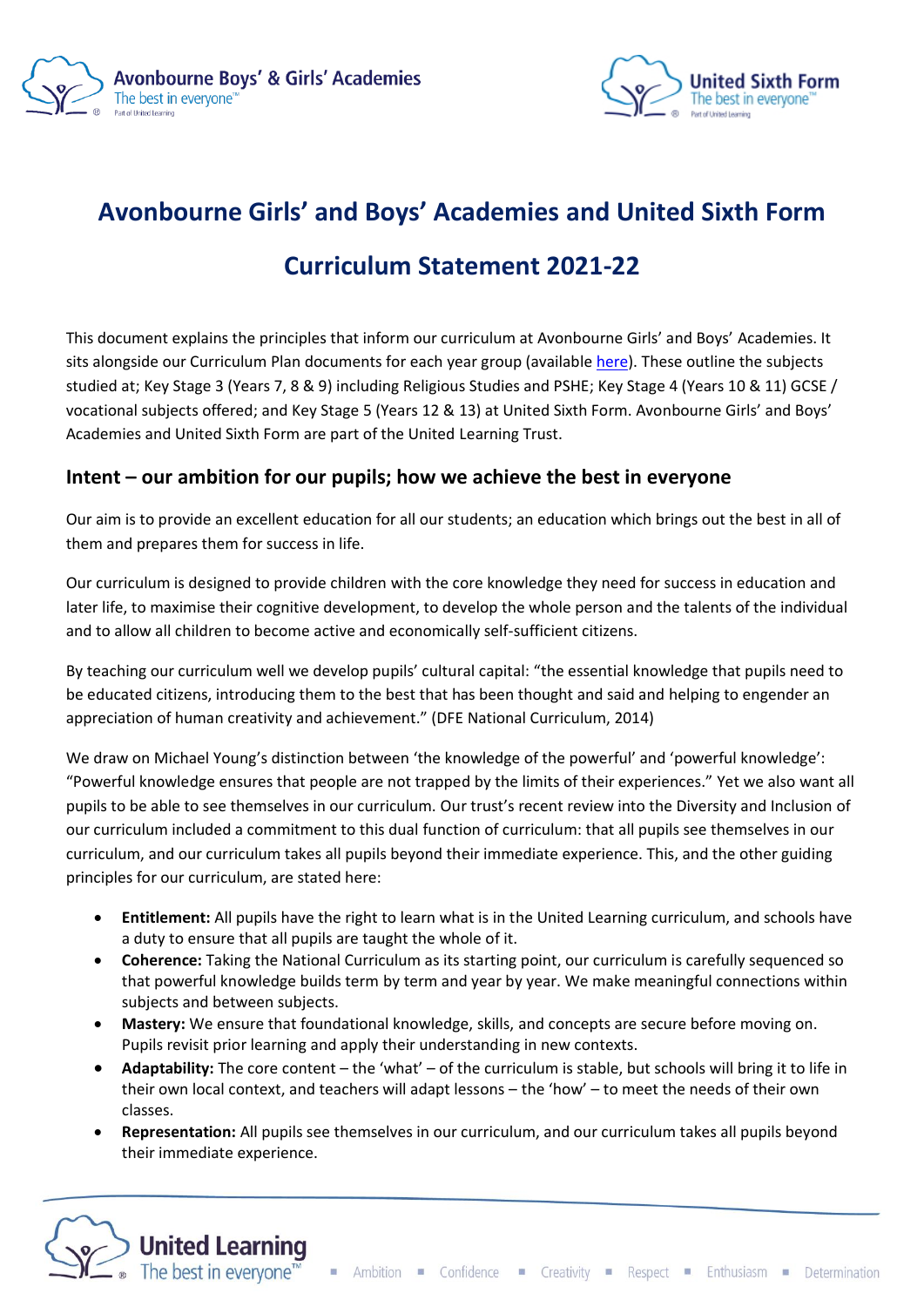



• **Education with character:** Our curriculum - which includes the taught subject timetable as well as spiritual, moral, social, and cultural development, our co-curricular provision, and the ethos and 'hidden curriculum' of the school – is intended to spark curiosity and to nourish both the head and the heart.

### **Implementation – how we expose our pupils to powerful knowledge and provide education with character**

The curriculum in each subject can be accessed [here.](https://www.avonbournegirlsacademy.org.uk/about-us/curriculum) Subject specialism is at the heart of our curriculum and you will see differences in the way that the curriculum is constructed and assessed in different subjects. Standardised written assessments, for example, play less of a role in performance subjects such as music and physical education. The stability of our curriculum allows subject expertise to develop over time, and we are careful to provide sufficient time for teachers of the same subject to plan together and collaborate. We have commited time to our CPD programme to develop all teaching staff's knowledge of effective curriculum design. Through this we are developing our teaching staff's understanding of types of knowledge such as disciplinary and substantive, in their subjects. This allows them to effectively sequence their subject's curriculum to allow new knowledge and skills to build on what has been taught before, with clearly defined end points.

Further subject specialism is provided by United Learning's subject advisers. These advisers are subject experts who help teachers link the subject discipline to our pupils' daily experience in the classroom. Subject advisers meet regularly with Heads of Department across United Learning and provide curriculum resources to support the implementation of the subject curriculum.

As a mastery curriculum our pupils study fewer topics in greater depth. A 3-year Key Stage 3 provides pupils with the time and space to gain a secure understanding that builds over time in each subject. In our lessons we expect to see all pupils grappling with the same challenging content, with teachers providing additional support for pupils who need it. Rather than moving on to new content, our higher attainers produce work of greater depth and flair.

Our approach to teaching and learning supports our curriculum by ensuring that lessons build on prior learning and provide sufficient opportunity for guided and independent practice. We use Barak Rosenshine's Principles of Instruction to develop our teaching practice. At the heart of Rosenshine's principles is a simple instructional core:

- **Explanation** of new material in small steps (I)
- **Guided practice** with prompts and scaffolds (we)
- **Independent practice** with monitoring and feedback from teacher (you)

At each point in this instructional core, teachers check understanding of all pupils by asking lots of questions and providing feedback.

The Rosenshine principles support the implementation of the curriculum by ensuring that pupils regularly recall prior learning. You will often see this at the start of our lessons. When prior learning is committed to long term memory it becomes fluent or 'automatic', freeing space in our working memory which can then be used for comprehension, application, and problem solving.